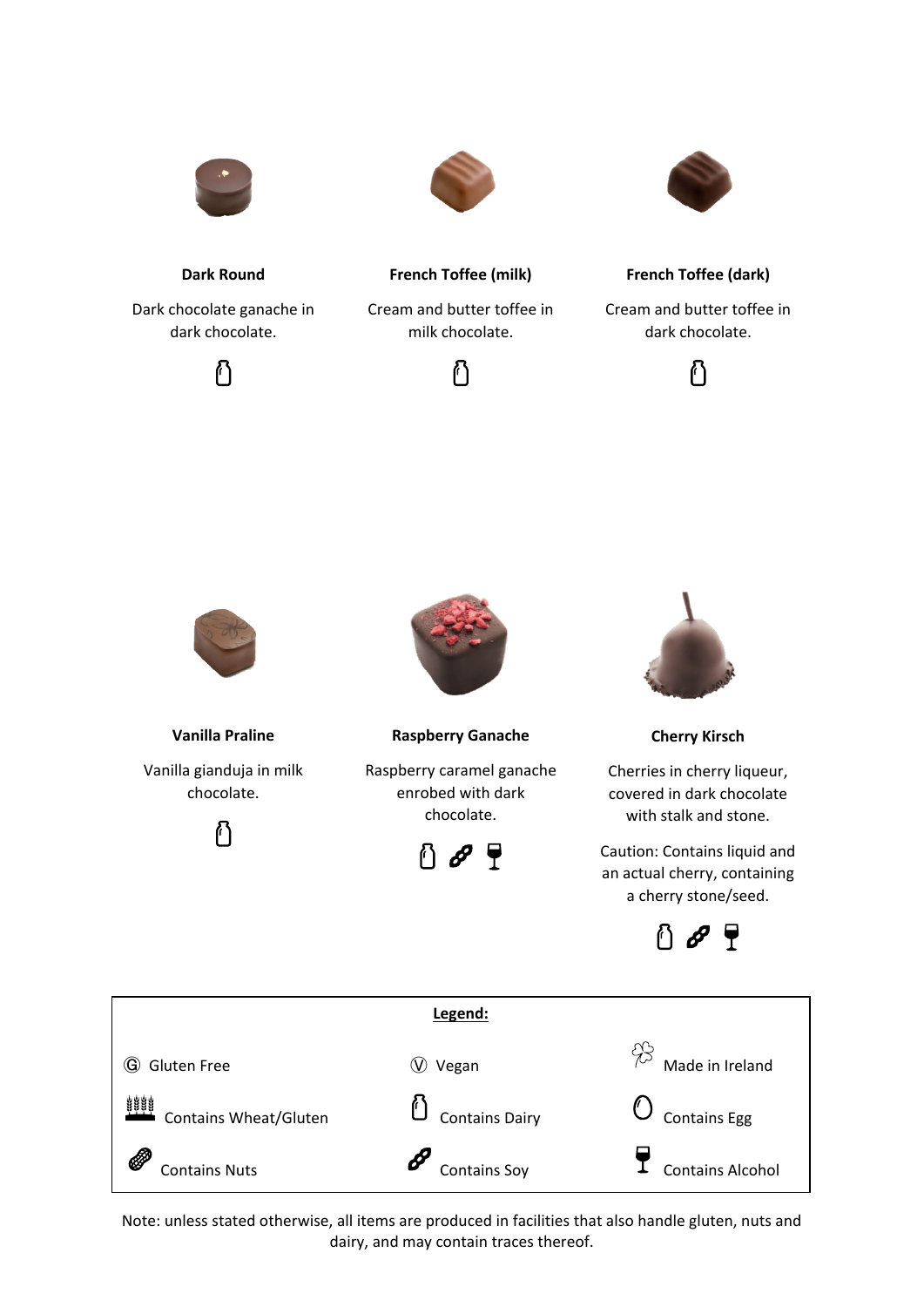

**Frog**

Hazelnut praline in coloured white chocolate, shaped like a frog.





**Romeo**

White chocolate with a praline centre.





**Nutty Nougat**

Nougat in nutty milk chocolate.





**White Chocolate Truffle**

Soft white chocolate mousse wrapped in flakes of white chocolate.





**Milk Chocolate Truffle**

Soft milk chocolate mousse wrapped in flakes of milk chocolate.





**Dark Chocolate Truffle**

Soft dark chocolate mousse wrapped in flakes of dark chocolate.



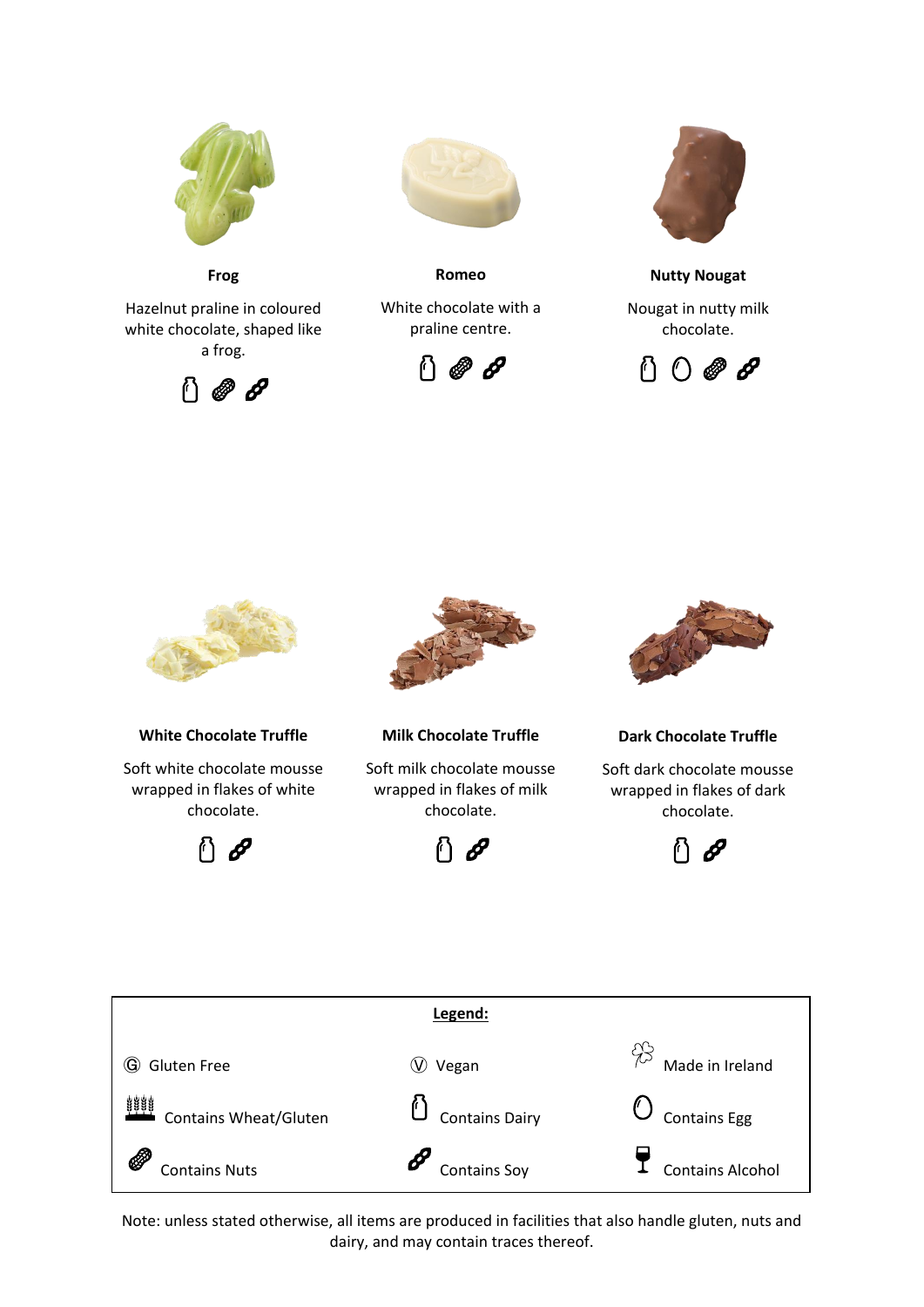

**Mocha**

Triple chocolate mochahazelnut flavoured praline enrobed with white chocolate.





**Orangette**

Candied orange pieces enrobed in dark chocolate.





**Rum & Raisin**

Rum dressé with a raisin enrobed with milk chocolate.





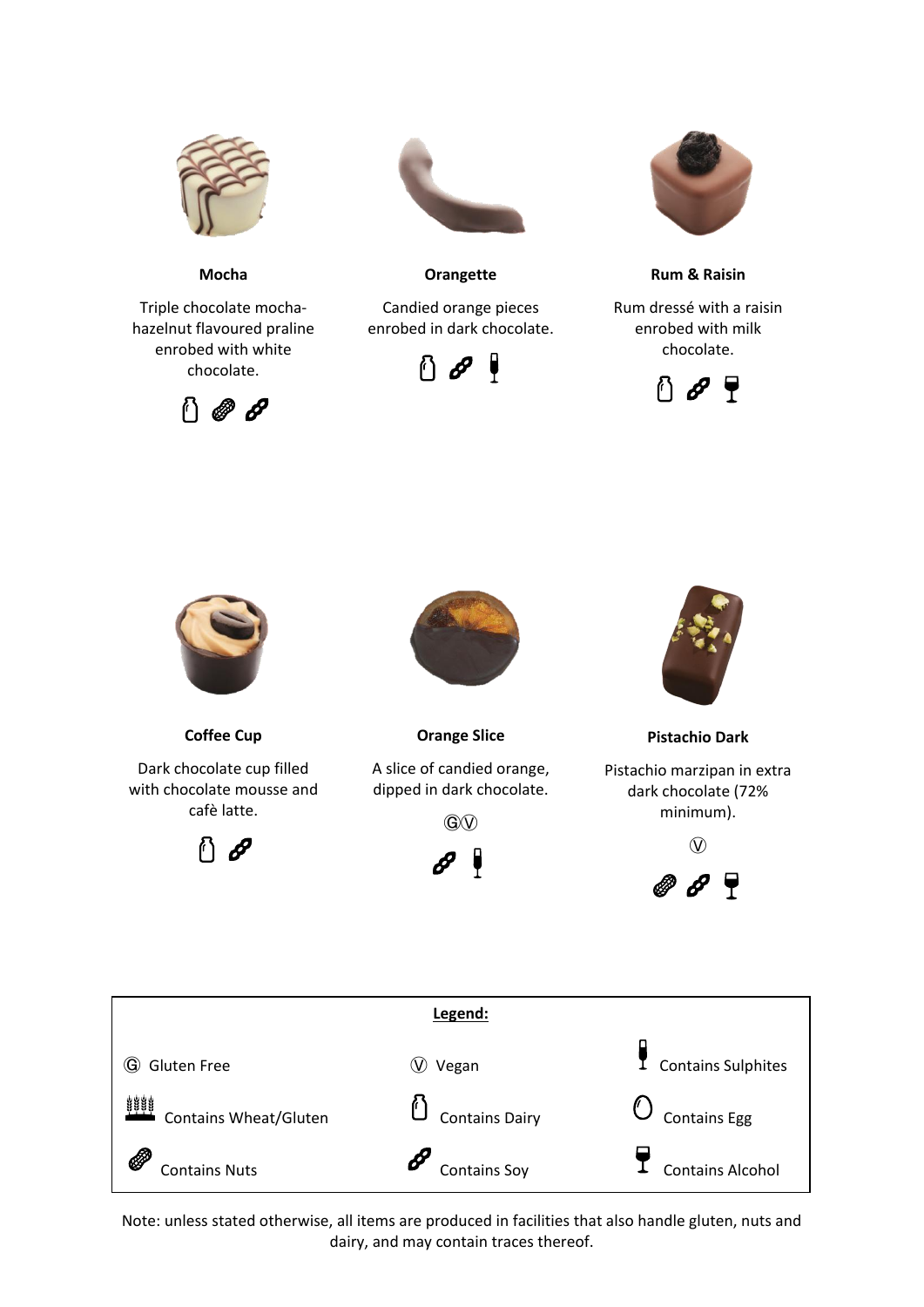

**Vanilla & Praline**

Praline with a vanilla layer in white chocolate.





**White Coffee**

Light coffee-caramel filling, on a croquant base, enrobed with white chocolate.





**Coconut**

Praline with pieces of desiccated coconut in milk chocolate.





**Horse head**

Milk chocolate shaped like a horse's head, filled with praline.





**Dark Nougat** Nougat in dark chocolate.





**Flora**

Soft hazelnut praline with a whole hazelnut in the centre.



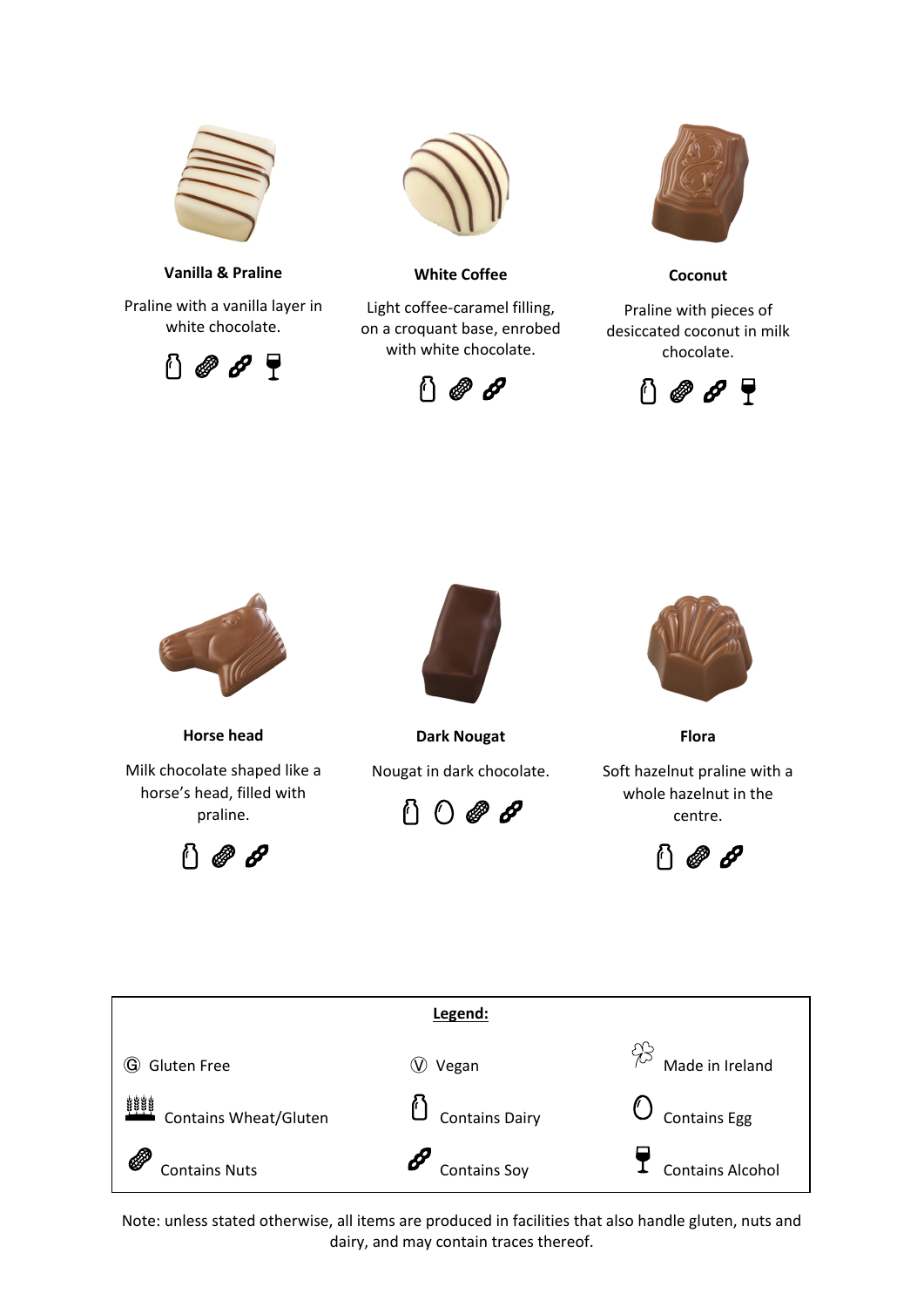

**Rubens**

Hazelnut praline in dark chocolate, with a design of the Belgian painter, Rubens





**Violet**

Violet flavoured crème in dark chocolate, decorated with a sprinkle of sugar.





**White Nutty Praline**

White chocolate with a hazelnut praline filling, topped with chopped nuts.





**Praline Heart**

White chocolate heart with a soft praline centre.





**Dark Orange**

Orange flavoured praline in dark chocolate, topped with a small, candied orange slice.

 $0$   $0$   $8$   $8$   $9$ 



**Dark Lemon**

Lemon flavoured praline in dark chocolate, topped with a small, candied lemon slice.



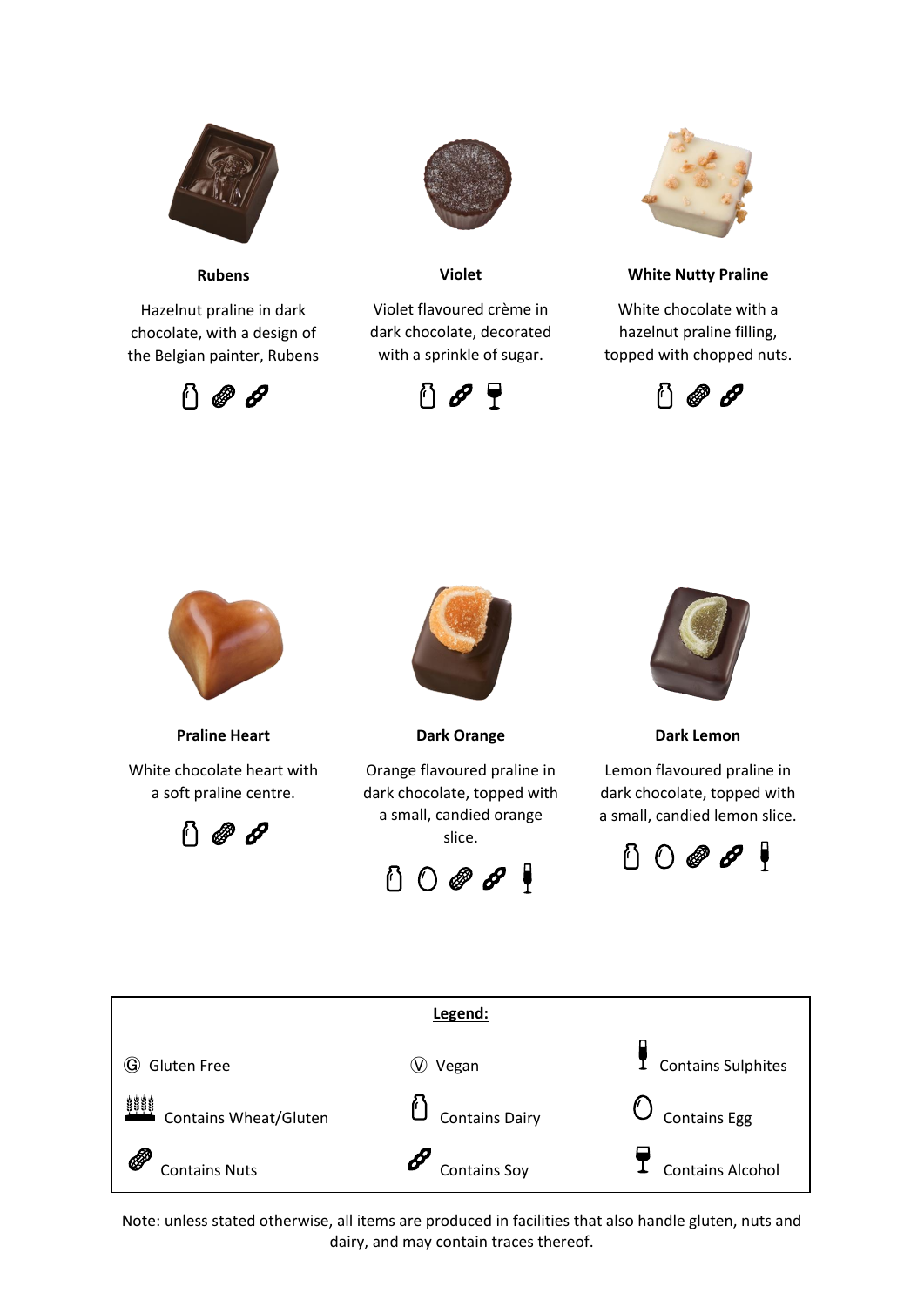

**Mendiant (dark)**

Dark chocolate with hazelnuts, walnuts, raisins and almonds.





**Mendiant (milk)**

Milk chocolate with hazelnuts, walnuts, raisins and almonds.





Champagne Truffle

White chocolate with a champagne flavoured truffle filling.





**Cognac Truffle**

Milk and white chocolate with a cognac flavoured truffle filling.





**Whisky Truffle**

Dark chocolate with a whisky flavoured truffle filling.





**Rum Truffle**

Dark chocolate with a rum flavoured truffle filling.



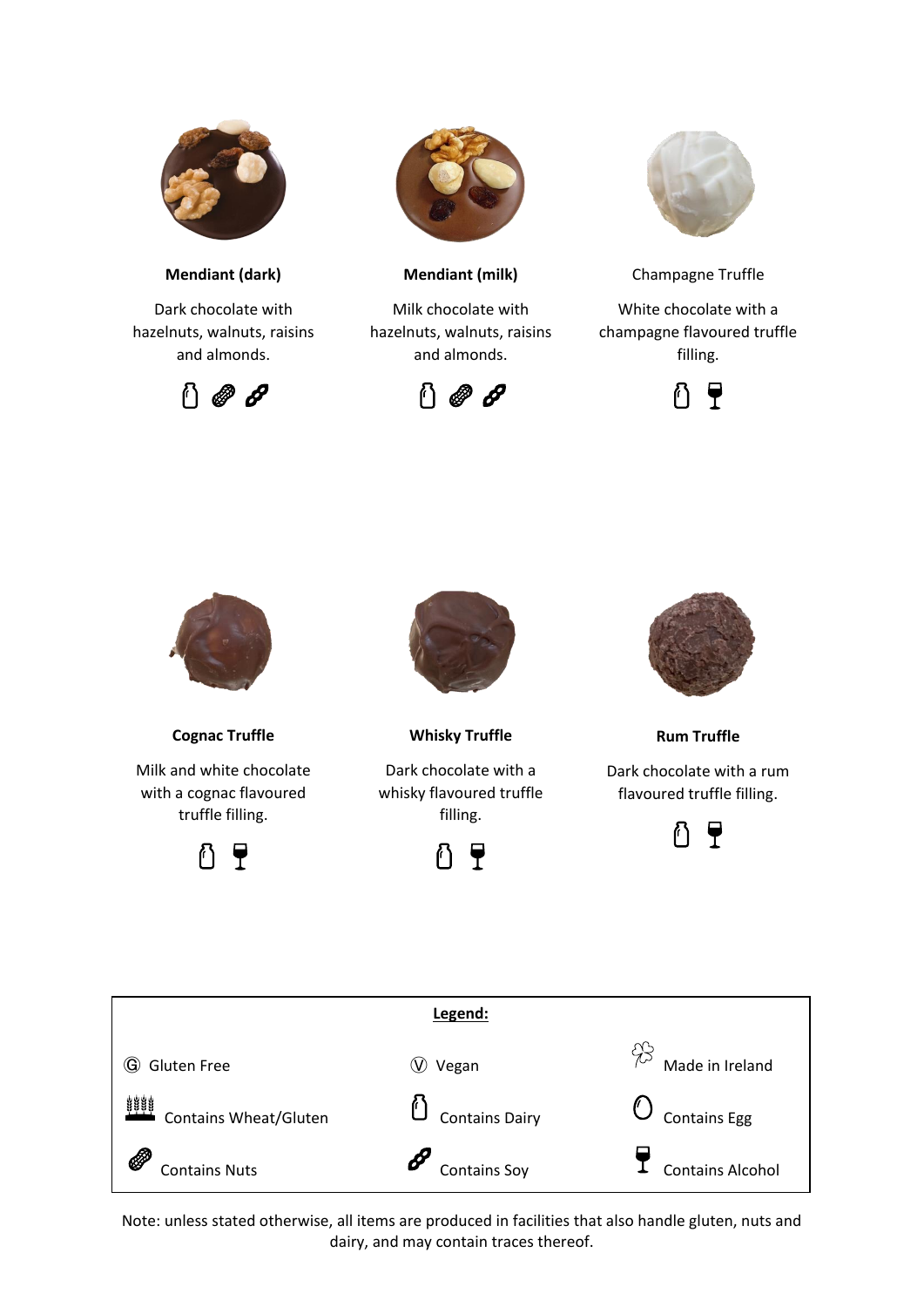

## **Wilkie's Coconut Cup**

Coconut praline in dark chocolate, made by Wilkies in Midleton, Cork.





## **Wilkie's Dark Praline**

Dark chocolate praline topped with a whole hazelnut. Made by Wilkies in Midleton, Cork



**G** 



#### **Wilkie's Seasalt Cup**

Sea salted caramel in dark chocolate. Made by Wilkies in Midleton, Cork.





**Wilkie's Mint**

Mint fondant in dark chocolate. Made by Wilkie's in Midleton, Cork.

**G** 

83



**Kenmare Rum Caramel**

Rum and raisin caramel in milk chocolate. Made by Lorge in Bonane, Kenmare, Kerry.





**Kenmare Mint**

Mint fondant in dark chocolate. Made by Lorge in Bonana, Kenmare, Kerry.

 $\odot$ 

 $\lambda$ 3

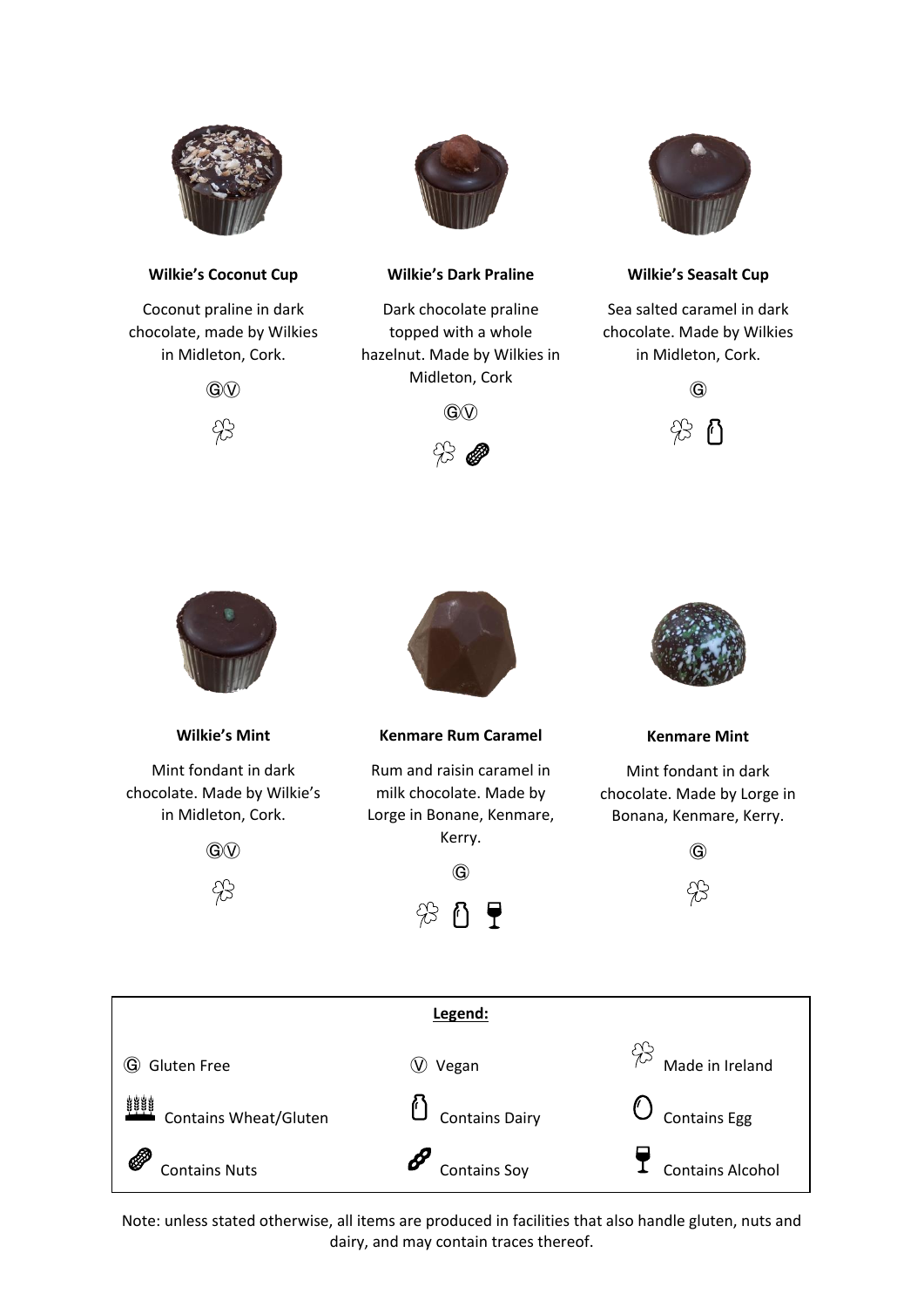

#### **Skelligs Hazelnut Praline**

Milk chocolate with a hazelnut praline filling, topped with chopped hazelnuts.





# **Skelligs Teeling Irish Whiskey**

Dark chocolate with a Teeling Irish Whiskey flavoured truffle filling.





**Skelligs Citrus**

White chocolate with a lemon/lime flavour truffle filling.





**Skelligs Vanilla Ganache**

Dark chocolate with a vanilla flavoured truffle filling.





**Skelligs Strawberry & Champagne**

Milk chocolate with a strawberry and champagne flavour truffle filling.





**Orange Cup**

Milk chocolate with an orange flavoured truffle filling.



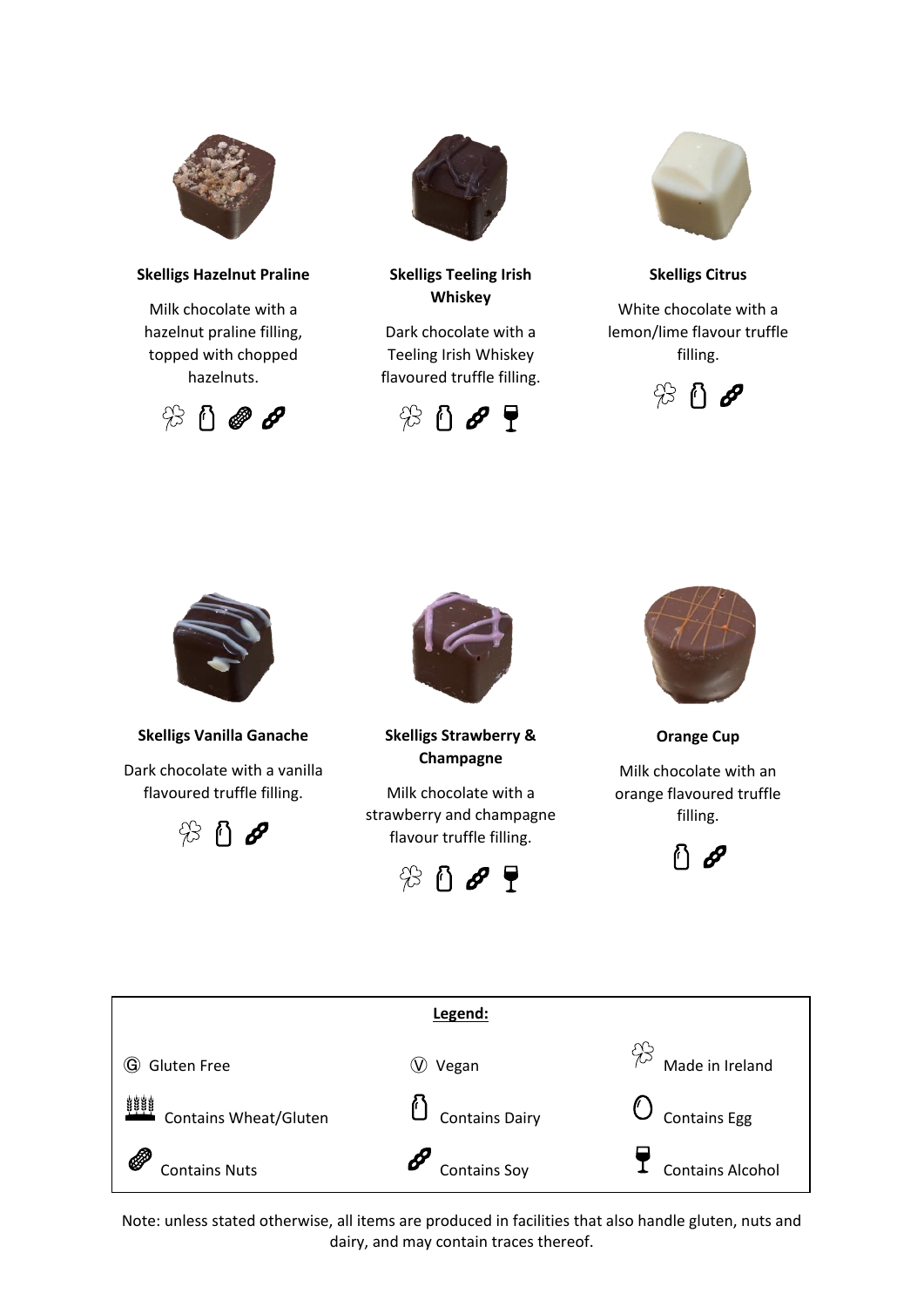

**Lemon Truffle (milk)**

Light lemon filling enrobed with milk chocolate and decorated with a piece of lemon.





# **Lemon Truffle (dark)**

Dark chocolate filled with lemon mousse filling.





**Walnut Crisp**

Light hazelnut flavoured filling on a croquant base enrobed with milk chocolate, topped with a walnut.





**Marzipan (milk)** Marzipan enrobed with milk

> chocolate. 000



**Pistachio**

A pistachio praline with a layer of pistachio flavoured truffle in a milk chocolate shell.





**Crème Brulée**

Light crème brûlée flavoured filling enrobed with milk chocolate.



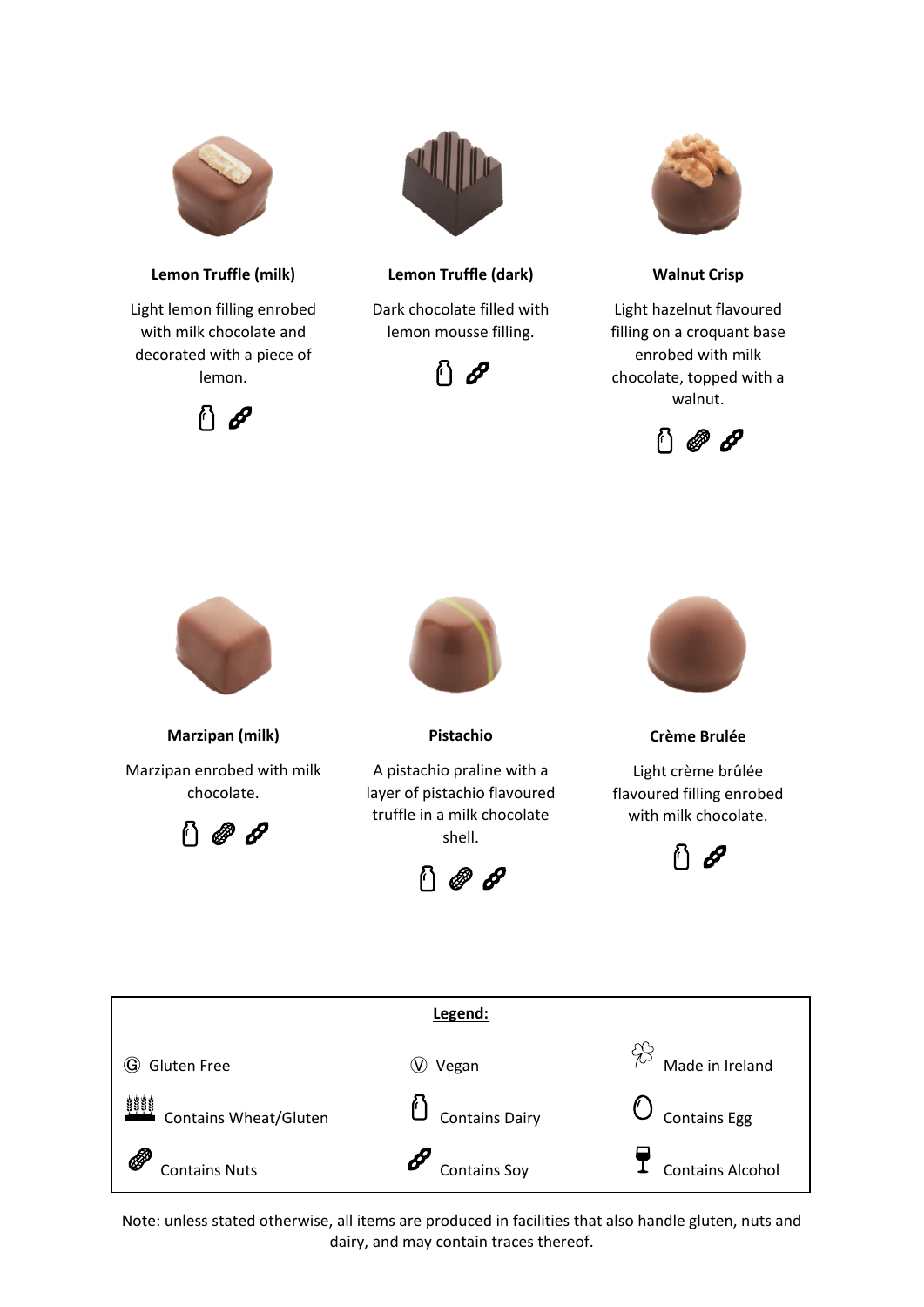

**Caramel Cup**

Milk chocolate cup filled with a rich, soft caramel. Sprinkled with caramel pieces.





**Coffee Ganache**

Coffee flavoured chocolate mousse enrobed in dark chocolate.





# **Jasmine Tea (Valrhona)**

Ganache infused with Chinese Jasmine green tea, topped with a leaf motif.





**Coffee Praline**

Coffee flavour praline in milk chocolate, topped with a coffee bean.





**Milk Cashew Praline**

Milk chocolate filled with a cashew praline, topped with chopped cashew nuts.





**Dark Ganache**

Dark chocolate with a 72% dark and bitter ganache filling.



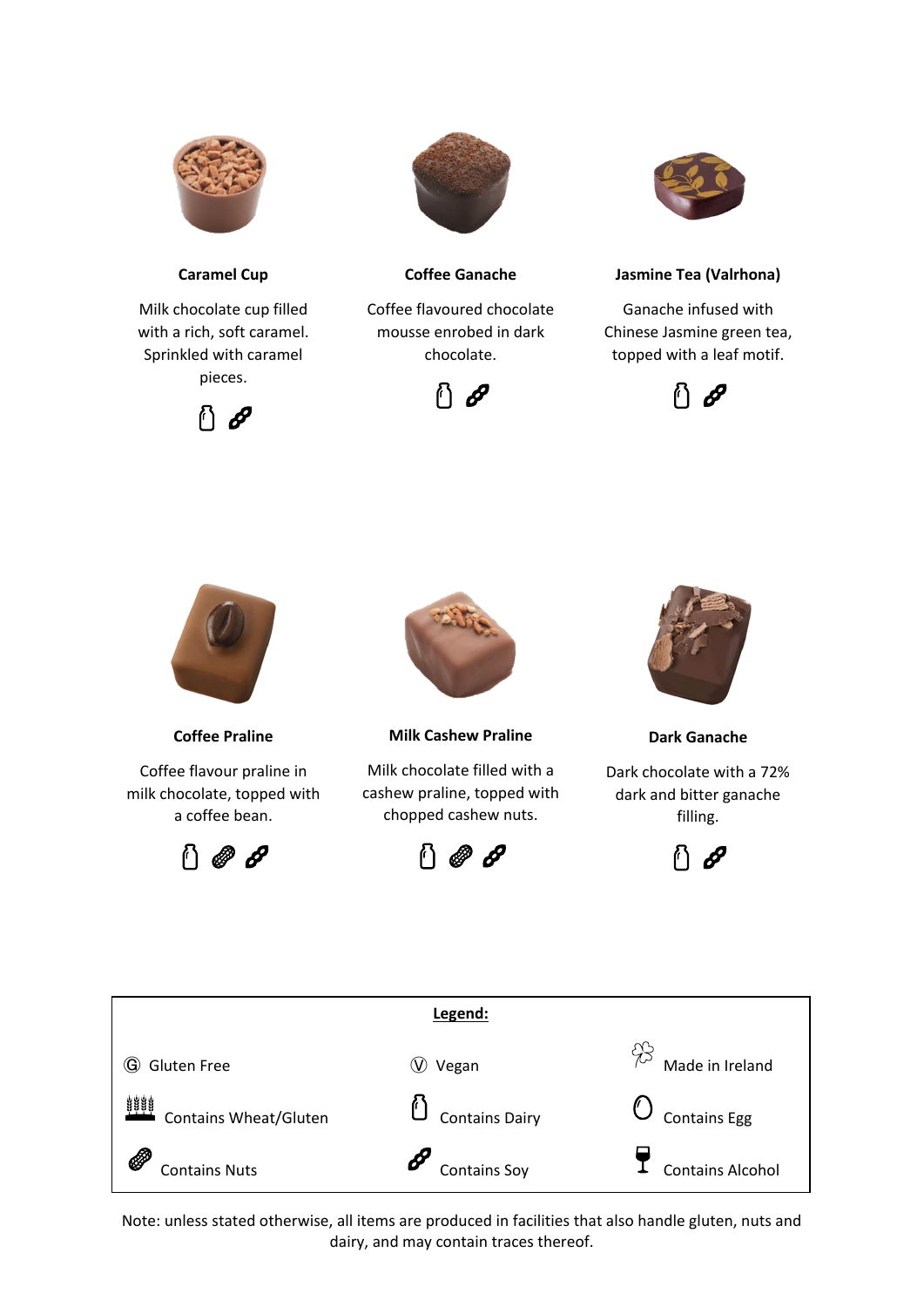

**Dark Rocher**

Hazelnut praline in dark chocolate with embedded chopped almond pieces





## **Vanilla Ganache**

Milk chocolate with a vanilla flavour ganache.





# **Pistachio Marzipan (Milk)**

A pistachio marzipan enrobed with milk chocolate and decorated with chopped pistachio pieces.





**Dark Praline** Almond praline in dark chocolate.





**Salted Caramel** Milk chocolate filled with honey caramel with Himalayan pink salt





**Salted Caramel**

Milk chocolate filled with soft salted caramel.



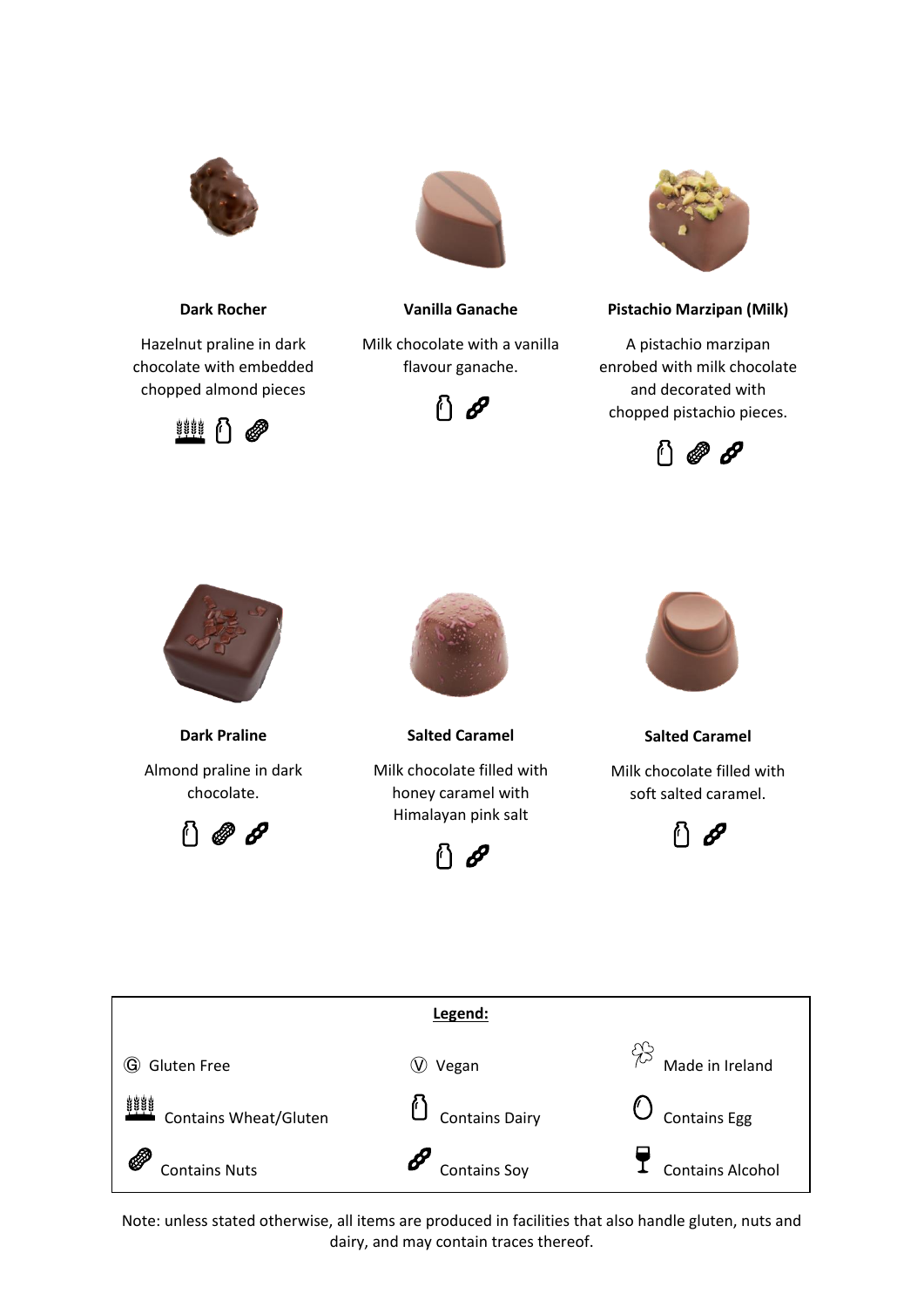

**Chocolate Brownie Cup** Dark chocolate brownie cup.





**Dark Crisp**

Dark chocolate filled with praline, decorated with cocoa nibs for a bit of crunch.





**Caramel Heart**

Heart shaped white chocolate, filled with salted caramel.





**Praline Cup**

Milk chocolate cup, filled with hazelnut-almond praline and topped with chopped nuts.





**Sea Salted Caramel Square**

Dark chocolate filled with sea salted caramel, decorated with golden sugar.

↑∂₹



**Golden Cup**

A little golden cup, filled with praline and sprinkled with little pieces of hazelnut.